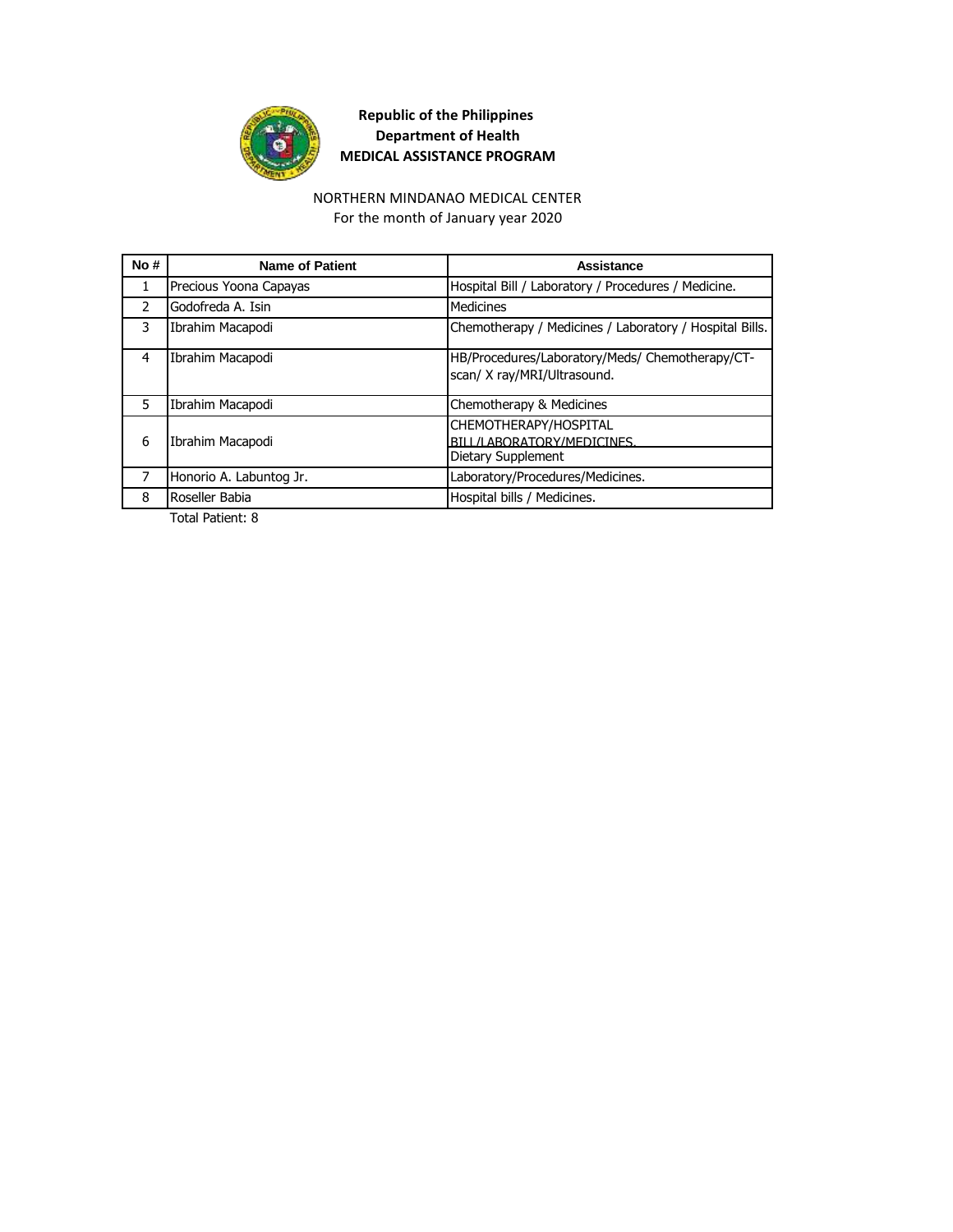

#### NORTHERN MINDANAO MEDICAL CENTER For the month of February year 2020

| No# | <b>Name of Patient</b>  | Assistance                       |
|-----|-------------------------|----------------------------------|
|     | Edwin Omahoy Casero     | Hospital bills / Medicines.      |
|     | Zulfa Mimbantas         | Hospital bills.                  |
|     | Honorio A. Labuntog Jr. | Laboratory/Procedures/Medicines. |
|     |                         |                                  |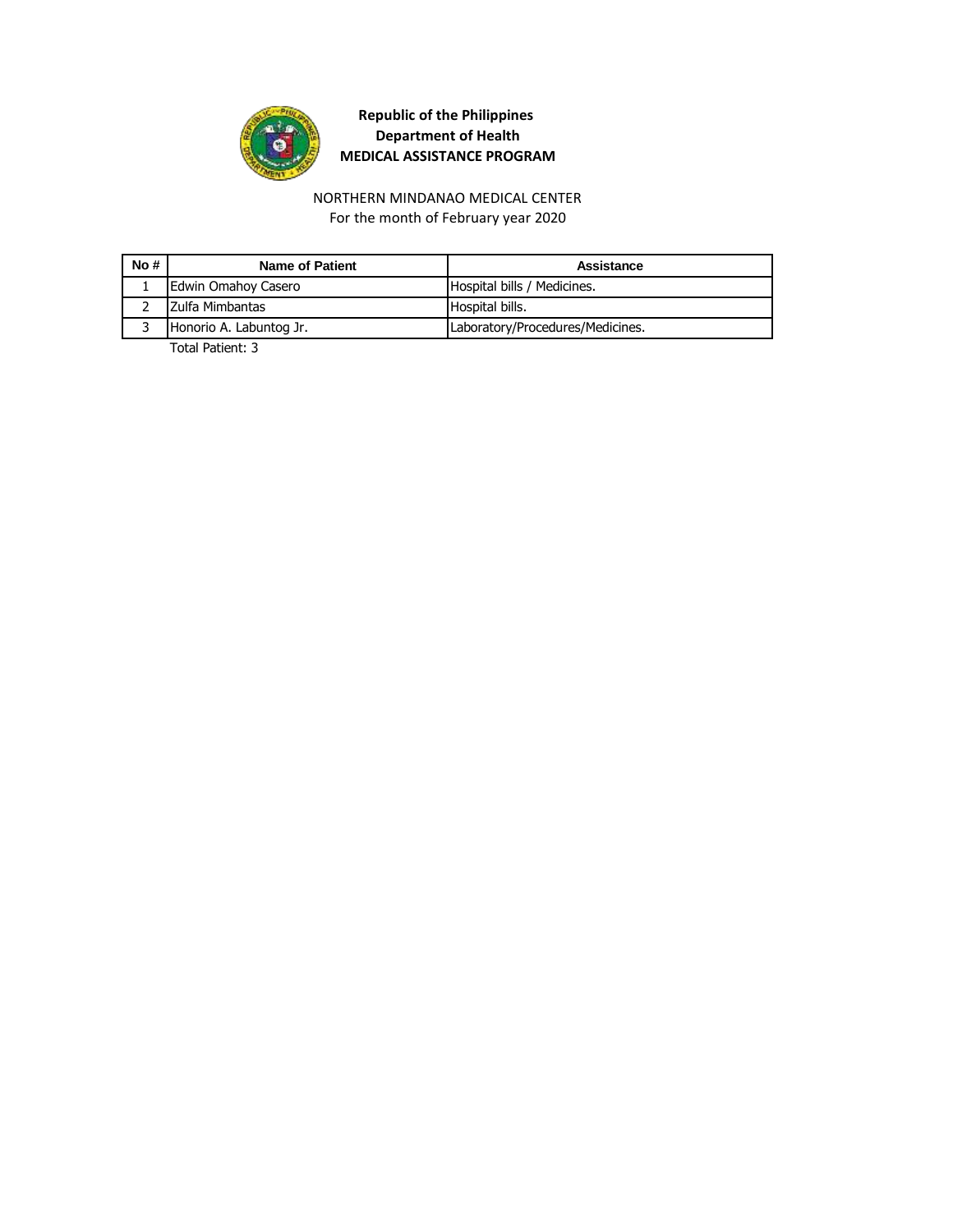

NORTHERN MINDANAO MEDICAL CENTER For the month of March year 2020

| No# | Name of Patient | Assistance                                          |
|-----|-----------------|-----------------------------------------------------|
|     | Reynante Baco   | Hospital Bill / Laboratory / Procedures / Medicine. |
|     | Philip Carreon  | Hospital Bill / Laboratory Procedures / Medicines   |
|     | _ _  . _        |                                                     |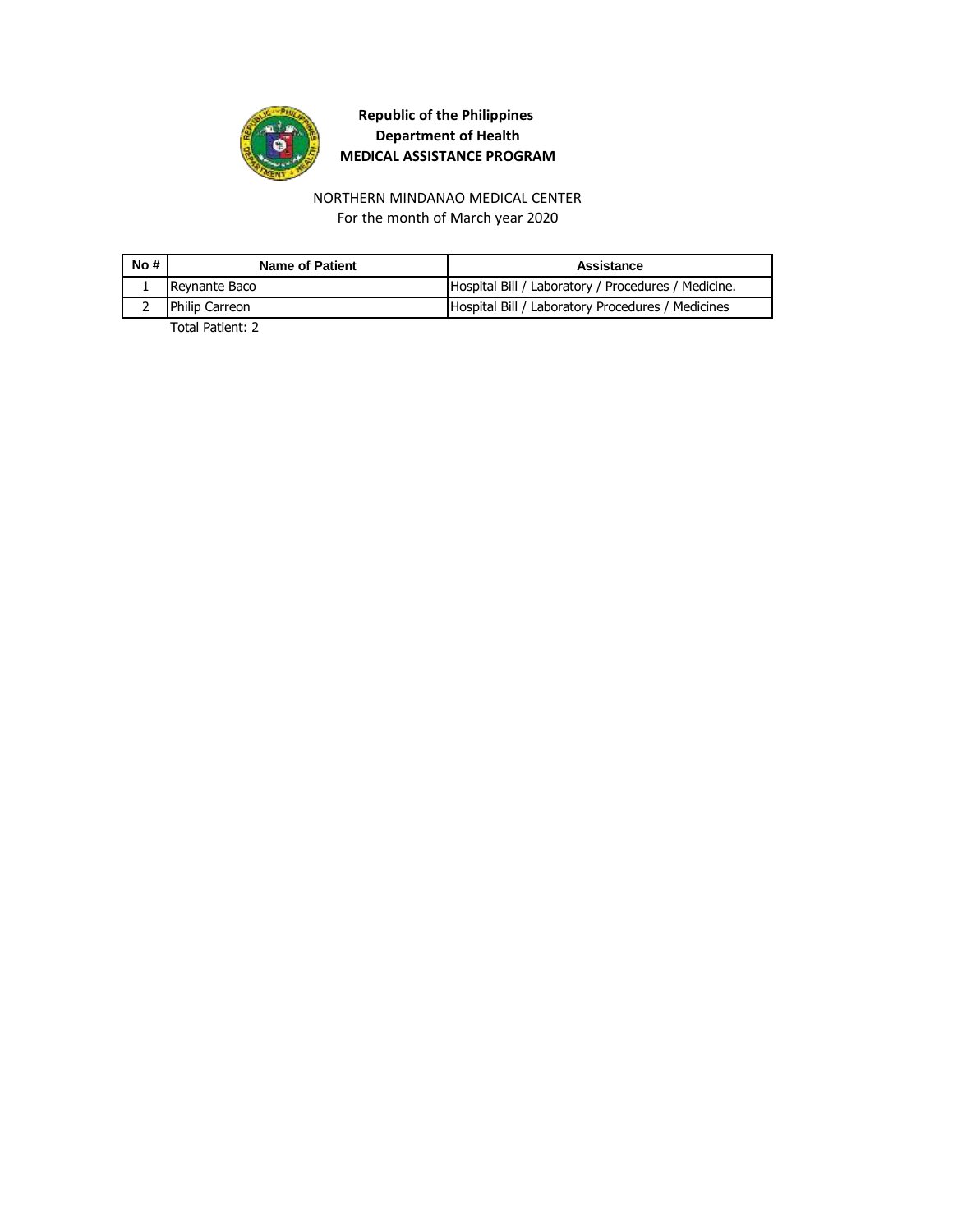

NORTHERN MINDANAO MEDICAL CENTER For the month of April year 2020

| No #                          | <b>Name of Patient</b> | Assistance |
|-------------------------------|------------------------|------------|
| No rocard found for this data |                        |            |

\_\_ No record found for this date \_\_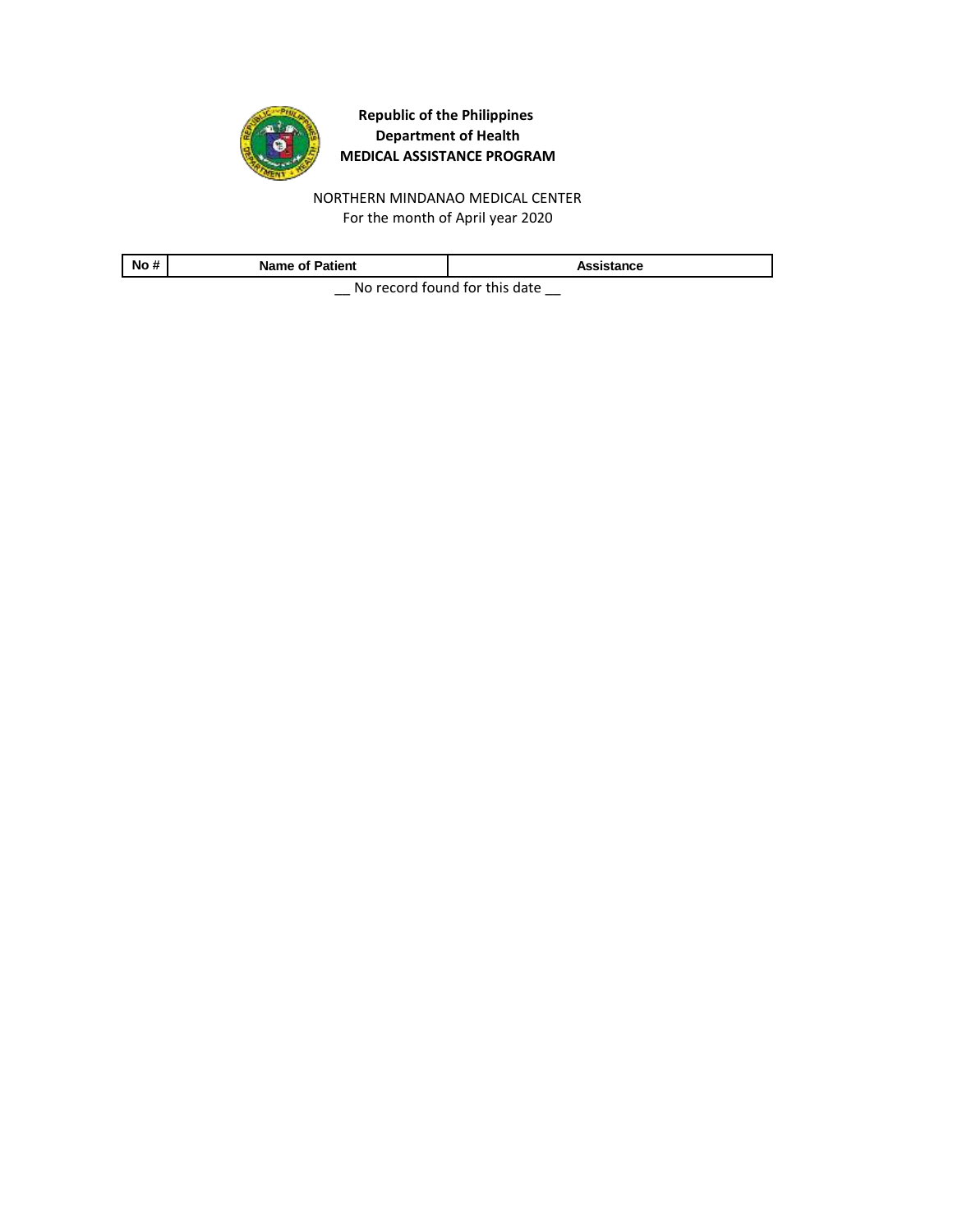

# NORTHERN MINDANAO MEDICAL CENTER

For the month of May year 2020

| No# | <b>Name of Patient</b> | Assistance                                        |
|-----|------------------------|---------------------------------------------------|
|     | Diosdado Libaynon      | diagnostics/laboratory/procedure/Hospital bills / |
|     |                        | Medicines.                                        |
|     | Ibrahim Macapodi       | dialysis/chemotherapy/hospital                    |
|     |                        | bills/laboratory/procedures/diagnostic            |
|     |                        | procedures/medicines.                             |
|     | Ibrahim Macapodi       | PET-Scan/Diagnostic                               |
|     |                        | Procedures/Laboratory/Medicines/Chemotherapy.     |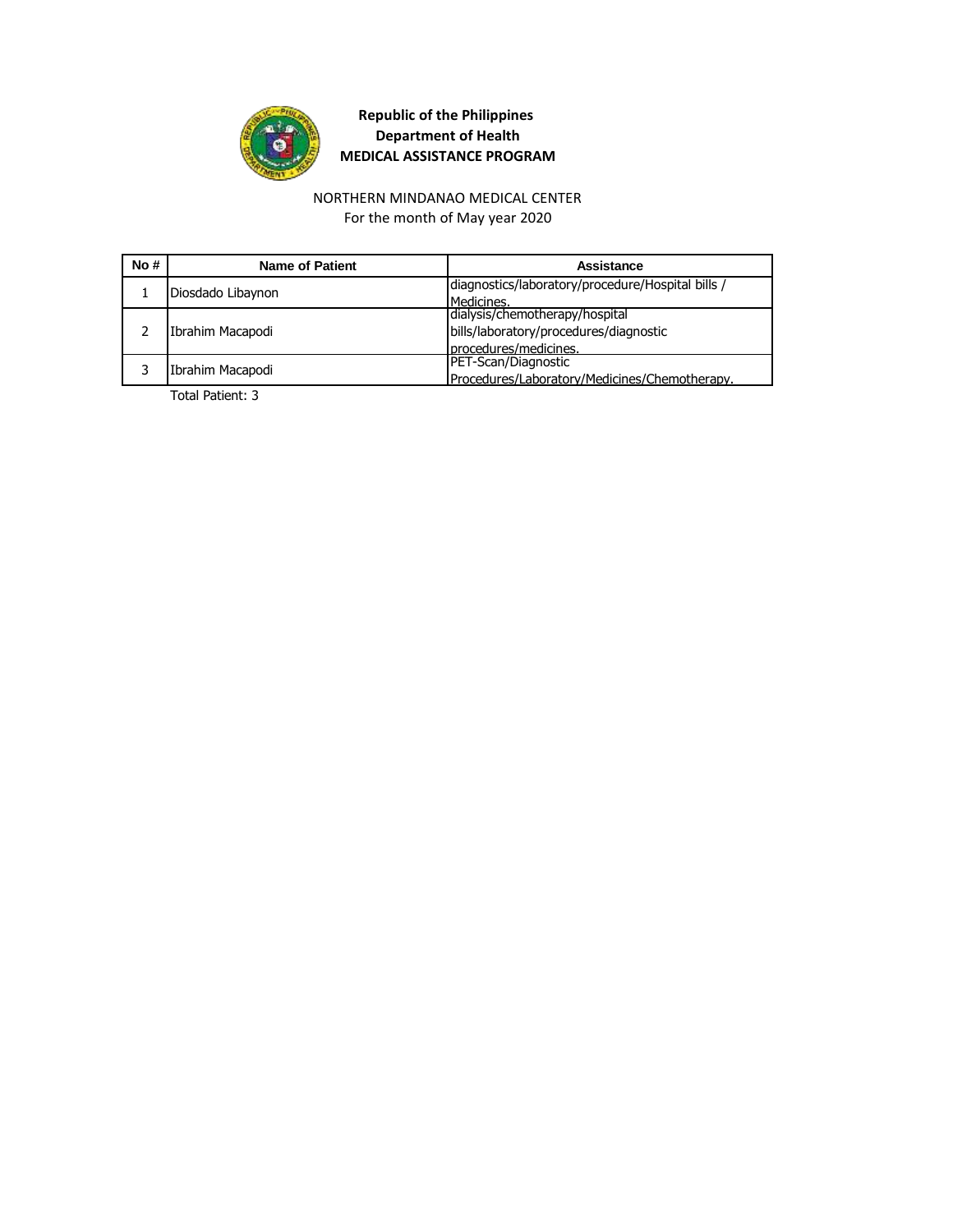

NORTHERN MINDANAO MEDICAL CENTER For the month of June year 2020

| No# | <b>Name of Patient</b> | Assistance                                          |
|-----|------------------------|-----------------------------------------------------|
|     | Paz Silagan Lopez      | Hospital Bill / Laboratory / Procedures / Medicine. |
|     | _ _                    |                                                     |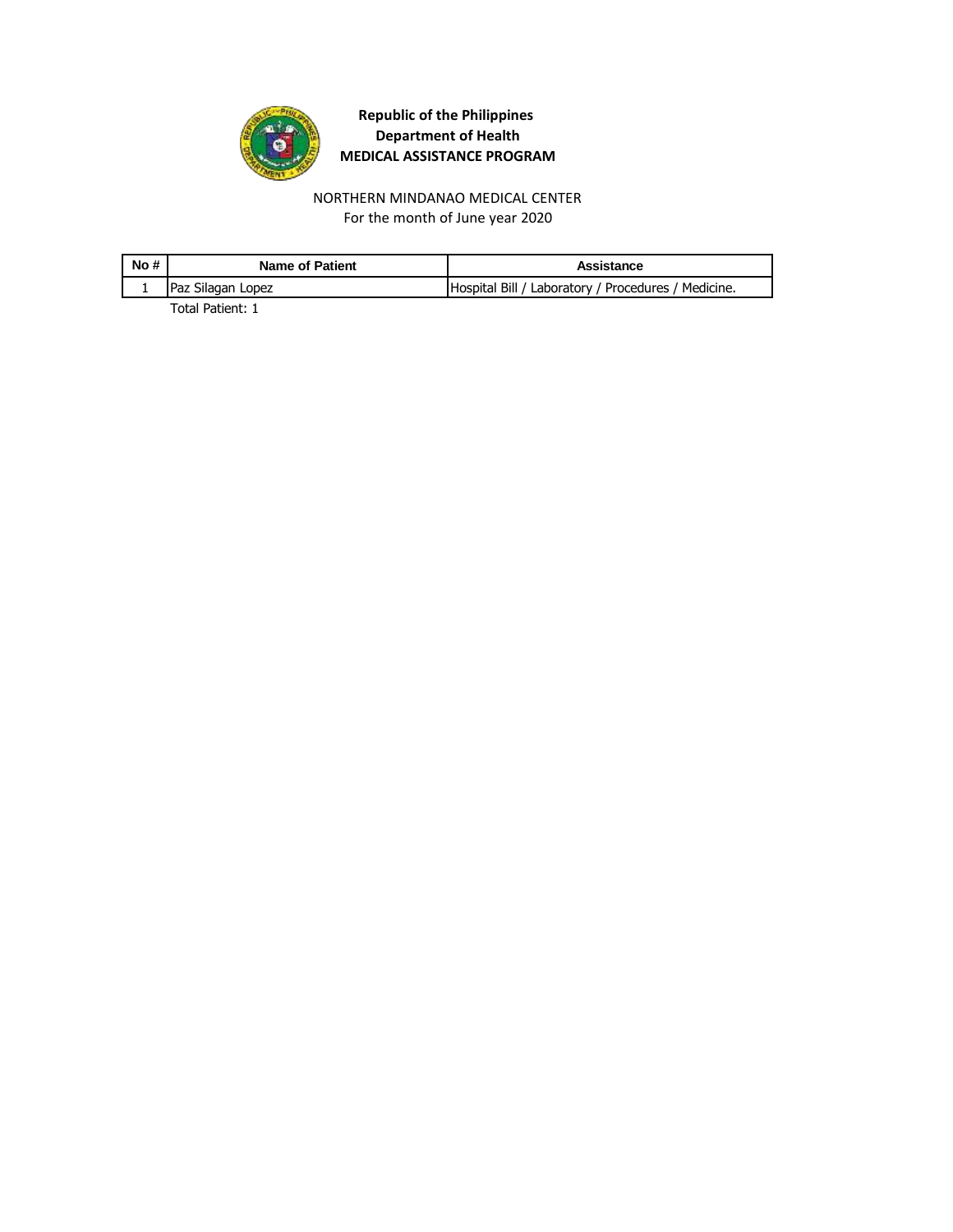

#### NORTHERN MINDANAO MEDICAL CENTER For the month of July year 2020

| No# | Name of Patient      | Assistance                                          |
|-----|----------------------|-----------------------------------------------------|
|     | Evergista Rana Solis | Hospital Bill / Laboratory / Procedures / Medicine. |
|     | Ibrahim Macapodi     | 3. Chemotherapy / Hospital Bill / Laboratory /      |
|     |                      | Procedures / Medicines.                             |
|     | Girly L. Dupal-ag    | Chemotherapy & Medicines                            |
|     | Wendel Mercado       | Hospital Bill / Laboratory / Procedures / Medicine. |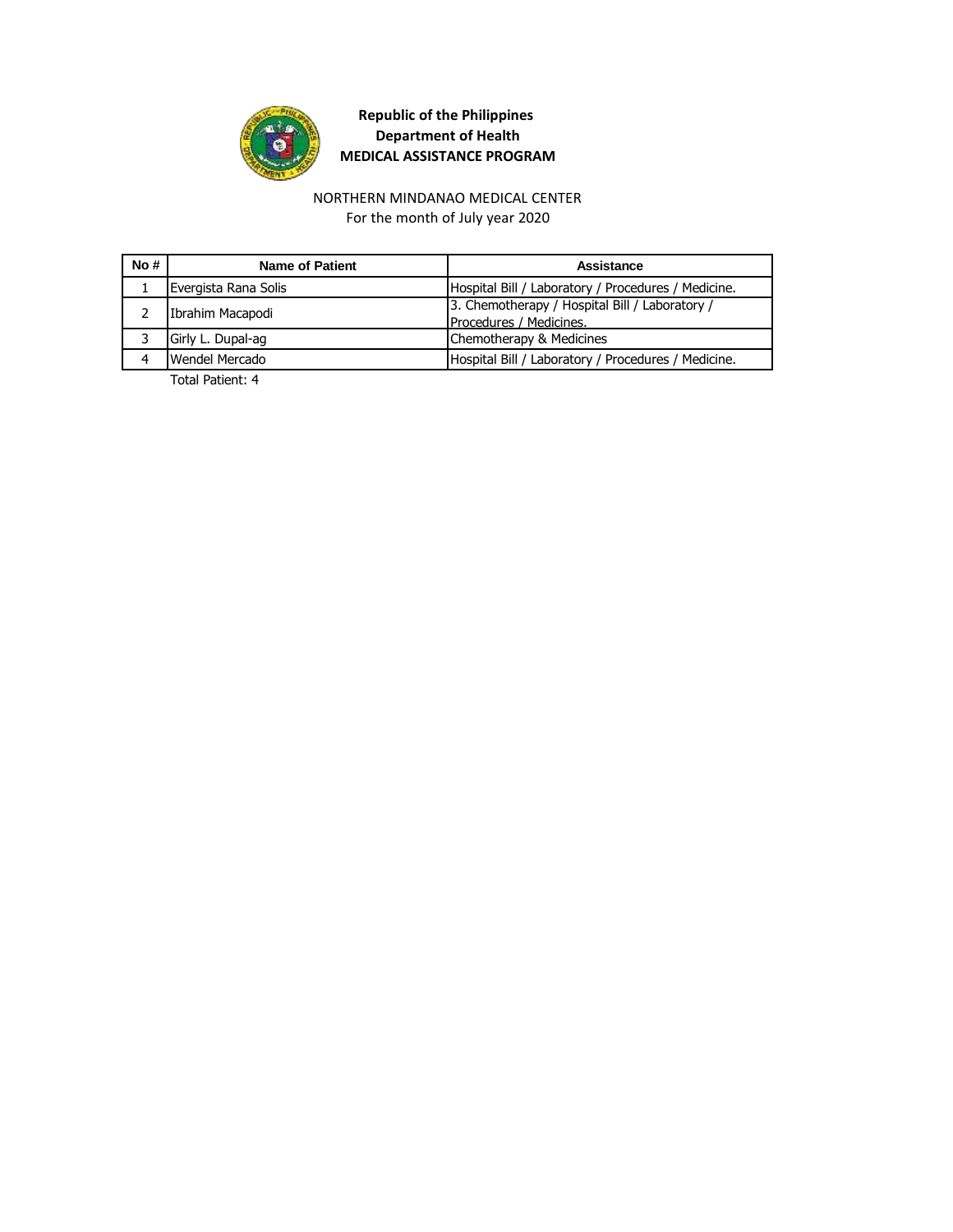

#### NORTHERN MINDANAO MEDICAL CENTER

For the month of August year 2020

| No#            | <b>Name of Patient</b>     | Assistance                                                                |
|----------------|----------------------------|---------------------------------------------------------------------------|
| 1              | Nelda Abao Chan            | Hospital bills / Medicines.                                               |
| $\mathcal{P}$  | Vincent Caratol Del Puerto | Medicines / Dialysis.                                                     |
| 3              | Vincent Caratol Del Puerto | Dialysis, Dialyzer, PD Solution, Procedures, Medicines<br>& Laboratory.   |
| 4              | Vincent Caratol Del Puerto | 2. Dialysis/Dialyzer/Medicines/Laboratory/Hospital Bill.                  |
| 5              | Ibrahim Macapodi           | 3. Chemotherapy / Hospital Bill / Laboratory /<br>Procedures / Medicines. |
| 6              | Michael Badelic            | Medicines                                                                 |
| $\overline{7}$ | Lucia Amoroto              | Medicines                                                                 |
| 8              | Dionisia Quijada Cruijido  | Medicines                                                                 |
| 9              | Tommy Cleopas Catubig      | Hospital bills / Medicines.                                               |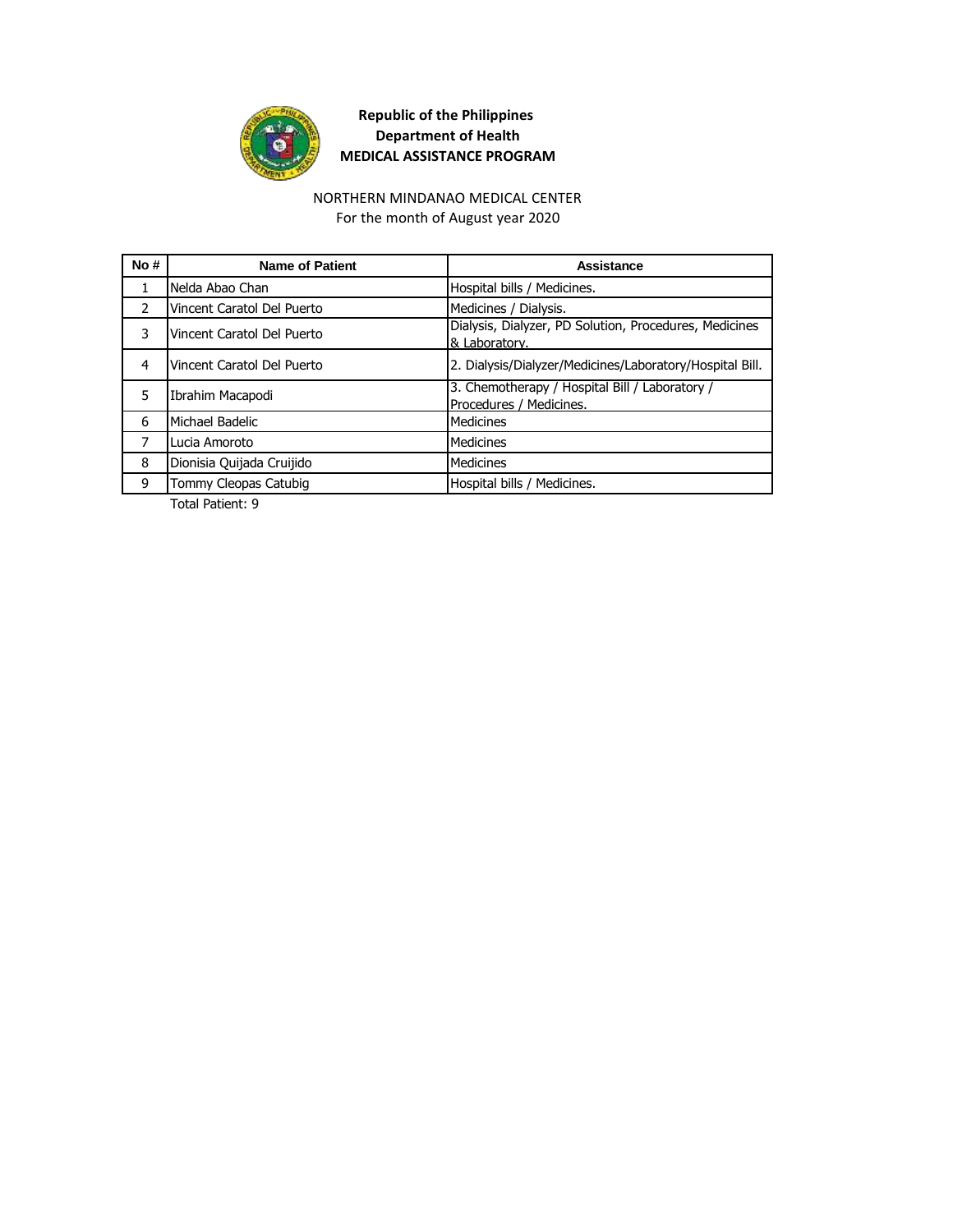

#### NORTHERN MINDANAO MEDICAL CENTER

For the month of September year 2020

| No#            | <b>Name of Patient</b>               | <b>Assistance</b>                                   |
|----------------|--------------------------------------|-----------------------------------------------------|
| 1              |                                      | Chemotherapy.                                       |
|                | Girly L. Dupal-ag                    | <b>Medicines</b>                                    |
| $\overline{2}$ | Vivian Fuentes Amolat                | <b>Medicines</b>                                    |
| 3              | Crisanta Ranay Aliocod               | Medicines                                           |
| 4              | Robinson Diaz Llauderes              | Medicines                                           |
| 5              | Caridad Lague Abuzo                  | Medicines                                           |
| 6              | <b>Beverly Salientes Flores</b>      | <b>Medicines</b>                                    |
| 7              | Felix Morga Ibon.                    | <b>Medicines</b>                                    |
| 8              | Ruben Bracero Branzuela              | <b>Medicines</b>                                    |
| 9              | Vincent Caratol Del Puerto           | Dialysis/Medicine.                                  |
| 10             | Irene Lariosa Canete                 | Hospital Bill / Laboratory / Procedures / Medicine. |
| 11             | Jimmy Serdan Morial                  | Hospital Bill / Laboratory / Procedures / Medicine. |
| 12             | Rica Galarion Galdo                  | Hospital Bill / Laboratory / Procedures / Medicine. |
| 13             | Rodrigo Sayo Cambas                  | Hospital Bill / Laboratory / Procedures / Medicine. |
| 14             | Eulogio Manggaponon Ramalla          | Hospital Bill / Laboratory / Procedures / Medicine. |
| 15             | Francisca Sabello Abanda             | Hospital Bill / Laboratory / Procedures / Medicine. |
| 16             | Grace Meriam Neri Lano               | Hospital Bill / Laboratory / Procedures / Medicine. |
| 17             | Narciso Arnel Berioso Siasico        | Hospital Bill / Laboratory / Procedures / Medicine. |
| 18             | Louie Glenn Ravidas                  | Hospital Bill / Laboratory / Procedures / Medicine. |
| 19             | Junar Villacorte Quillopas Quillopas | Hospital Bill / Laboratory / Procedures / Medicine. |
| 20             | Helna Alfornon Puentenegra           | Hospital Bill / Laboratory / Procedures / Medicine. |
| 21             | Jerry Herardo Jamago Japona          | Hospital Bill / Laboratory / Procedures / Medicine. |
| 22             | Lynette Marie Dalondonan Gilig       | Hospital Bill / Laboratory / Procedures / Medicine. |
| 23             | Fe Lampios Comendador                | Hospital Bill / Laboratory / Procedures / Medicine. |
| 24             | Susan Bacolod Bonghanoy              | Hospital Bill / Laboratory / Procedures / Medicine. |
| 25             | Elena Cachapero Atienza              | Hospital Bill / Laboratory / Procedures / Medicine. |
| 26             | Sheryl Abuhan Akyatan                | Hospital Bill / Laboratory / Procedures / Medicine. |
| 27             | Jocelyn Ambane Calabria              | Hospital Bill / Laboratory / Procedures / Medicine. |
| 28             | Mila Bacabis Cassion                 | Hospital Bill / Laboratory / Procedures / Medicine. |
| 29             | Rolando Mapait Caneda                | Hospital Bill / Laboratory / Procedures / Medicine. |
| 30             | Albert Hornedo Cobaria               | Hospital Bill / Laboratory / Procedures / Medicine. |
| 31             | Lerma Buray Ebabacol                 | Hospital Bill / Laboratory / Procedures / Medicine. |
| 32             | Elsie Dotdot Fabela                  | Hospital Bill / Laboratory / Procedures / Medicine. |
| 33             | Romeo Emblano Macapayad              | Hospital Bill / Laboratory / Procedures / Medicine. |
| 34             | Librada Acebes Nacua                 | Hospital Bill / Laboratory / Procedures / Medicine. |
| 35             | Kim Obatay Tiomale                   | Hospital Bill / Laboratory / Procedures / Medicine. |
| 36             | Joel Casanos Tion                    | Hospital Bill / Laboratory / Procedures / Medicine. |
| 37             | Felecinda Durias Ureta               | Hospital Bill / Laboratory / Procedures / Medicine. |
| 38             | Saicy Salva Villasan                 | Hospital Bill / Laboratory / Procedures / Medicine. |
| 39             | Henry Tero Tirado                    | Medicines                                           |
| 40             | Lorena Guiritan                      | Medicines                                           |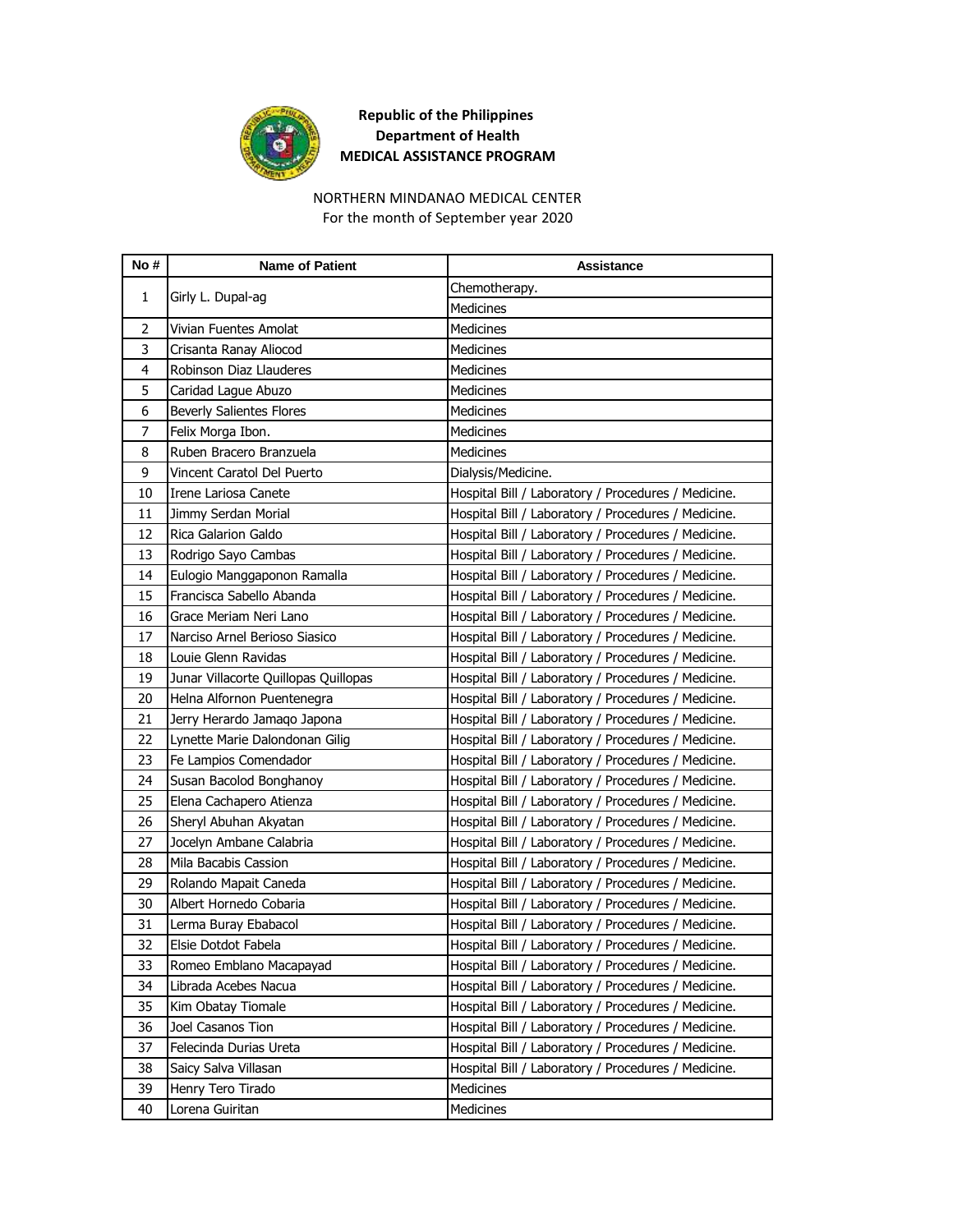| 41 | Bienvenido Caudor Virtudazo | <b>Medicines</b> |
|----|-----------------------------|------------------|
| 42 | Antonio Cayman Agbu         | Medicines        |
| 43 | Elven Franco Dela Cruz      | <b>Medicines</b> |
| 44 | John Llanes                 | <b>Medicines</b> |
| 45 | May Gallardo                | <b>Medicines</b> |
| 46 | Mary Jane Tigulo Valerio    | <b>Medicines</b> |
| 47 | Desiree Mabaylan            | <b>Medicines</b> |
| 48 | Joemarie Torrejos           | <b>Medicines</b> |
| 49 | Samuel Hugo                 | <b>Medicines</b> |